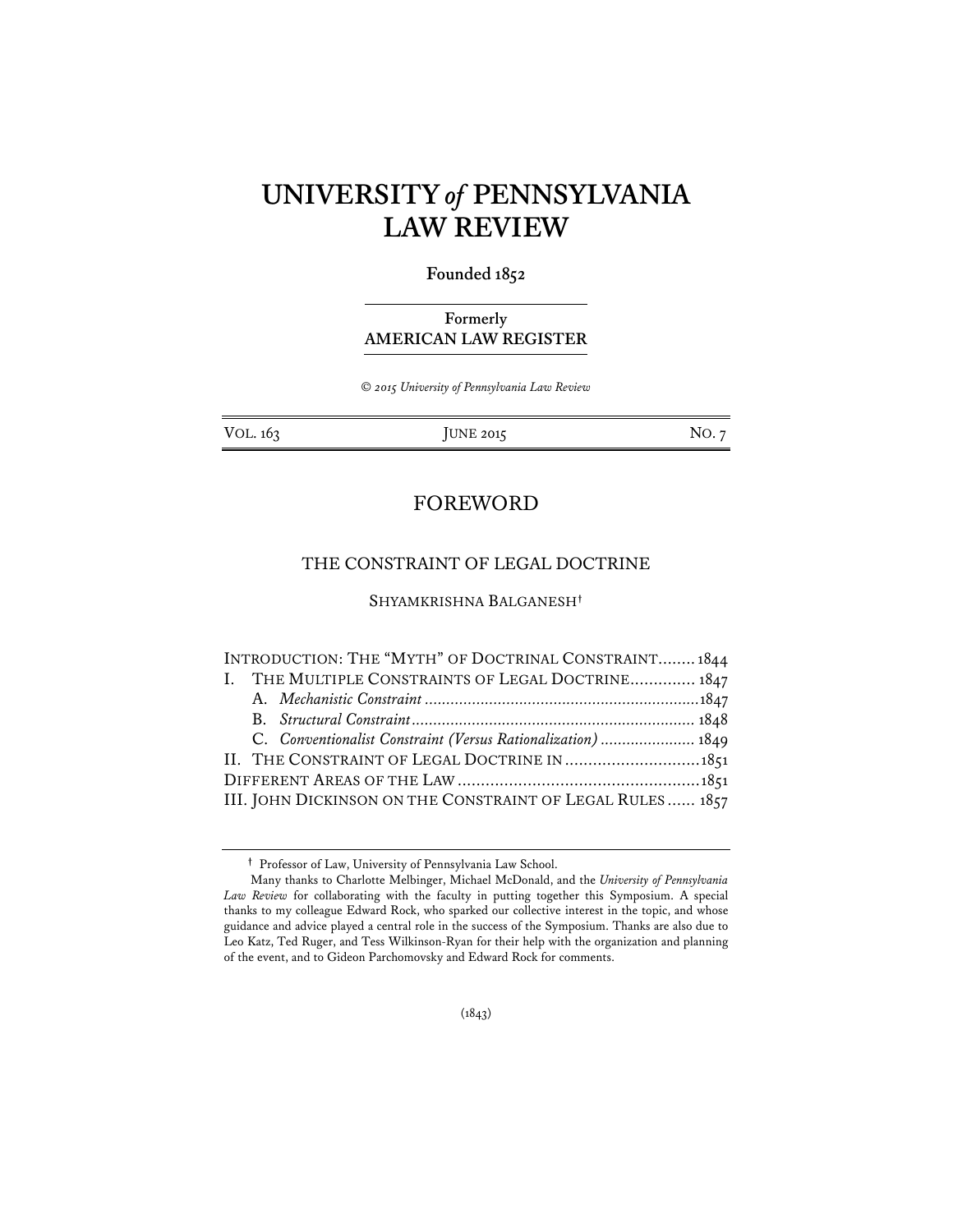#### INTRODUCTION: THE "MYTH" OF DOCTRINAL CONSTRAINT

As the dominant approach to legal analysis in the United States today, Legal Realism is firmly ensconced in the way scholars discuss and debate legal issues and problems.**<sup>1</sup>** The phrase "we are all realists now" is treated as cliché precisely because it is in some ways taken to state an obvious reality about the mindset of American legal scholars.**<sup>2</sup>** While Legal Realism came to represent a variety of different views, all of these views embodied a common theme, namely, the belief that legal doctrine is "more malleable, less determinate, and less causal of judicial outcomes" than is traditionally presumed.**<sup>3</sup>** Judges in this view are taken to decide cases based on what they consider "fair" under the circumstances, "rather than on the basis of the applicable rules of law."**<sup>4</sup>** Judicial reasoning, the Realists argued, was rarely ever the "constrained product of legal doctrine and legal materials alone."**<sup>5</sup>** A hallmark of Legal Realism was therefore pervasive "skepticism" about the constraining effect of legal doctrine on judicial opinions and scholarly critiques of judge-made law.**<sup>6</sup>** The constraint of legal doctrine was thus believed to be mythical.

In the many decades since its arrival, the scholarly literature examining the scope, influence, virtues, vices, and varieties of Legal Realism has grown exponentially.**<sup>7</sup>** Acknowledging the dominance of Legal Realism as a way of

**<sup>7</sup>** For a sampling of the literature, see JEROME FRANK, LAW AND THE MODERN MIND (1935); LAURA KALMAN, LEGAL REALISM AT YALE, 1927–1967 (1986); BRIAN LEITER, NATURALIZING JURISPRUDENCE: ESSAYS ON AMERICAN LEGAL REALISM AND NATURALISM IN LEGAL PHILOSOPHY (2007); JULIUS PAUL & LEON GREEN, THE LEGAL REALISM OF JEROME N. FRANK: A STUDY OF FACT-SKEPTICISM AND THE JUDICIAL PROCESS (1959); WILLIAM TWINING, KARL LLEWELLYN AND THE REALIST MOVEMENT (2d ed. 2014); L. L. Fuller, *American Legal Realism*, 82 U. PA. L. REV. 429 (1934); Grant Gilmore, *Legal Realism: Its Cause and Cure*, 70 YALE L.J. 1037 (1961); Anthony Kronman, *Jurisprudential Responses to Legal Realism*, 73 CORNELL L. REV. 335 (1988); Myres S. McDougal, *Law School of the Future: From Legal Realism to Policy Science in the World Community*, 56 YALE L.J. 1345 (1947); David B. Wilkins, *Legal Realism for Lawyers*, 104 HARV. L. REV. 468 (1990); Calvin Woodard, *The Limits of Legal Realism: An Historical Perspective*, 54 VA. L. REV. 689 (1968); Daniel A. Farber, *Toward a New* 

**<sup>1</sup>** *See* Brian Leiter, *Rethinking Legal Realism: Toward a Naturalized Jurisprudence*, 76 TEX. L. REV. 267, 274 (1997) ("Realism is omnipresent in American law schools and legal culture . . . .").

**<sup>2</sup>** Michael Steven Green, *Legal Realism as Theory of Law*, 46 WM. & MARY L. REV. 1915, 1917 (2005) (emphasis omitted); Leiter*, supra* note 1, at 267-68.

**<sup>3</sup>** Frederick Schauer, *Legal Realism Untamed*, 91 TEX. L. REV. 749, 750 n.2 (2013). **4** Leiter, *supra* note 1, at 275.

**<sup>5</sup>** Schauer, *supra* note 3, at 753.

**<sup>6</sup>** William N. Eskridge, Jr. & Philip P. Frickey, *Legislation Scholarship and Pedagogy in the Post-Legal Process Era*, 48 U. PITT. L. REV. 691, 694 (1987) (noting the "corrosive skepticism about legal rules and doctrine preached . . . by many of the 'legal realists'").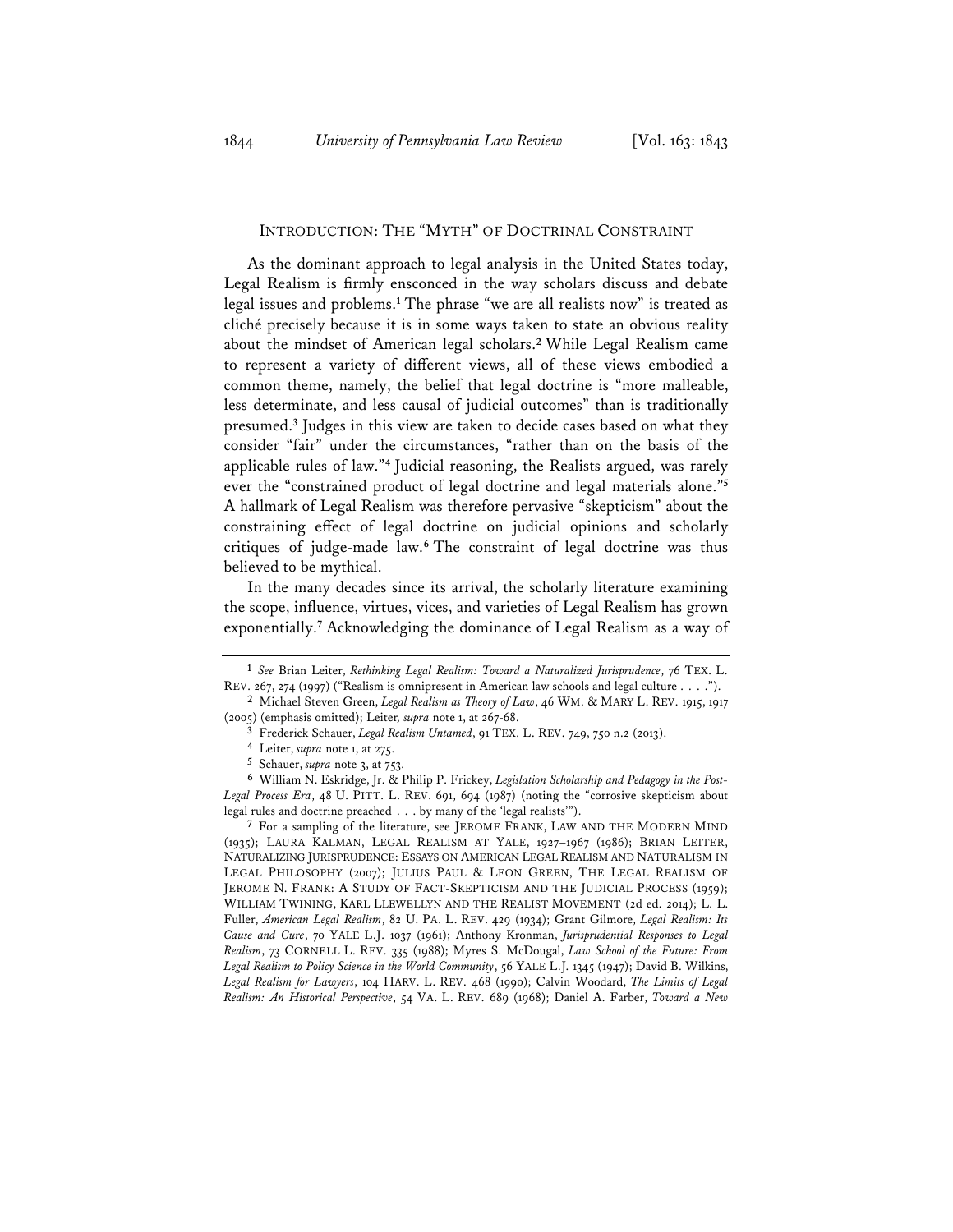thinking, legal academics continue to debate the extent to which the Realists were saying something altogether new, and indeed whether they mischaracterized their predecessors.**<sup>8</sup>** Despite the voluminous body of literature on Legal Realism, hardly anyone has sought to examine systematically the *actual effect* of its central premise on the *style*, *form*, and *substance* of legal reasoning undertaken by courts in different doctrinal areas. If legal doctrine does not constrain judicial reasoning (or at best does so minimally), as the Legal Realists claimed, and this reality is widely accepted by all participants in the judicial system, we might expect to see a difference in the way courts approach their task of deciding cases and providing reasons for their decisions. Yet, the fact remains that we simply do not.

In a variety of substantive areas, judicial opinions continue to speak the language of legal doctrine, and legal doctrine remains the "currency"**<sup>9</sup>** of legal analysis. Judges—at least on the face of things—appear as constrained or unconstrained by legal doctrine today as they appeared to be prior to the influence of Legal Realism. Consider a pair of copyright cases as an example. In 1908, the Supreme Court decided *White-Smith Music Publishing Co. v. Apollo Co.*, and held that a manufacturer of perforated piano rolls did not commit copyright infringement, since the rolls were not "copies" for the purposes of copyright law.**<sup>10</sup>** In arriving at its conclusion, the Court looked to prior nonbinding case law, legislative intent, its own construction of the statute, and the common understanding of the term "copy."**<sup>11</sup>** The only express suggestion of constraint in the Court's opinion is its observation—in dicta—that if the prior case law had been of a "binding character" it would have "preclud[ed] further consideration of the question."**<sup>12</sup>** Now, contrast this with a case decided by the Court in 2014, *American Broadcasting Co. v. Aereo, Inc.***<sup>13</sup>** The question before the Court was whether a service that re-transmitted free broadcasting content to subscribers over the

*Legal Realism*, 68 U. CHI. L. REV. 279 (2001) (book review); Joseph William Singer, *Legal Realism Now*, 76 CALIF. L. REV. 465 (1988) (book review).

**<sup>8</sup>** *See, e.g.*, BRIAN Z. TAMANAHA, BEYOND THE FORMALIST–REALIST DIVIDE: THE ROLE OF POLITICS IN JUDGING (2009); Brian Leiter, *Legal Formalism and Legal Realism: What is the Issue?*, 16 LEGAL THEORY 111 (2010); Alfred L. Brophy, *Did Formalism Never Exist?*, 92 TEX. L. REV. 383 (2013) (book review); Edward Rubin, *The Real Formalists, the Real Realists, and What They Tell Us About Judicial Decision Making and Legal Education*, 109 MICH. L. REV. 863 (2011) (book review).

**<sup>9</sup>** Emerson H. Tiller & Frank B. Cross, *What is Legal Doctrine?*, 100 NW. U. L. REV. 517, 517 (2006).

**<sup>10</sup>** 209 U.S. 1, 18 (1908).

**<sup>11</sup>** *Id.* at 12-17.

**<sup>12</sup>** *Id.* at 12. **13** 134 S. Ct. 2498 (2014).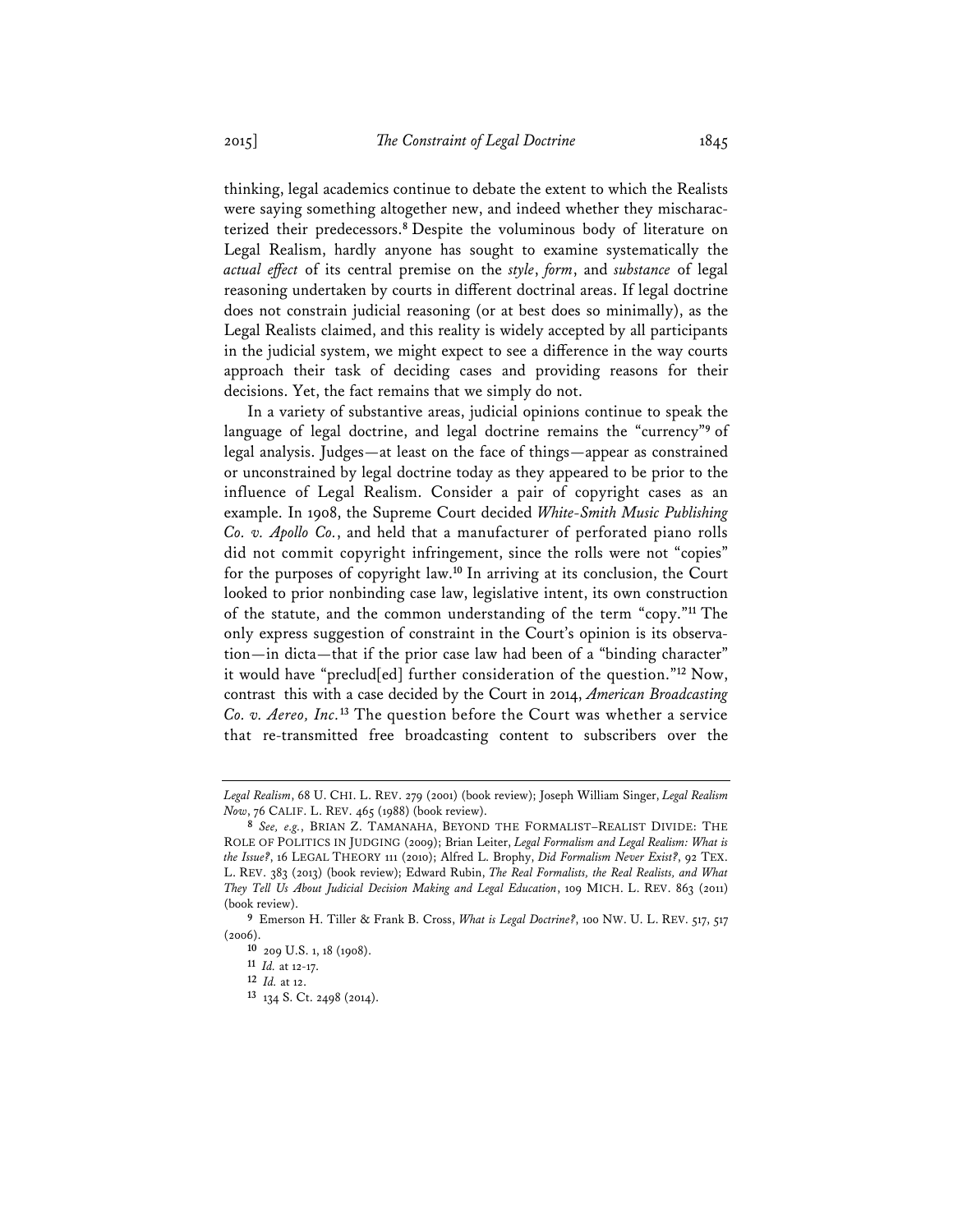Internet had committed copyright infringement by engaging in a "public performance" for the purposes of copyright law.**<sup>14</sup>** In answering the question in the affirmative, the Court justified its conclusion *entirely* by reference to the legislative history of the statute's definitions of "public" and "perform" and its own reconstruction of Congress's regulatory intent underlying the statute.**<sup>15</sup>**

The similarity in style and reasoning in the two opinions is stark and real. Both speak the language of formal legal doctrine, both make reference to precedent (when available), both defer to Congressional "intent" and purpose, and both rely as best as possible on the text of the statute. One was crafted in a pre-Realist era and the other well after the dominance of Legal Realism. Their puzzling parallelism highlights the central questions that this Symposium set out to answer: Does legal doctrine in fact continue to "constrain" judicial reasoning, even after almost every participant in the legal system today has come into contact with the central premise of Legal Realism (i.e., the supposed myth of doctrinal constraint)? Are there ways of reconciling courts' post-Realist use of legal doctrine with the core insights of Legal Realism? How uniform—across the law—is this apparent continuity in the use of legal doctrine?

Instead of seeking to answer these questions in the abstract as philosophical inquiries, the Symposium instead chose to have leading legal scholars, each from a different substantive area of law, reflect on the role of legal doctrine in their respective areas of expertise. Our hope was that having scholars reflect on this issue by reference to their own fields of expertise would address the question of "doctrinal constraint" in the American legal system organically and trans-substantively. The areas chosen were drawn from both federal and state law, statutory and common law, and represented areas traditionally characterized as public law and private law.**<sup>16</sup>** Some scholars chose to reflect on the question by looking at their field as a whole, while others reflected on the issue through specific cases, rules, or problems unique to their particular field.

In what follows, I will begin in Part I by unpacking the various senses in which doctrine might be seen to "constrain" legal and judicial reasoning, the central question that unites the Articles that follow. Part II will summarize some of the key findings on the constraint of legal doctrine that emerge

**<sup>14</sup>** *Id.* at 2504.

**<sup>15</sup>** *Id.* at 2504-10.

**<sup>16</sup>** The areas chosen for presentation at the Symposium were tort law, contract law, property law, criminal law, copyright law, the law of corporations, the law of evidence, family law, constitutional law, administrative law, conflict of laws, and the role of legal categories in the law.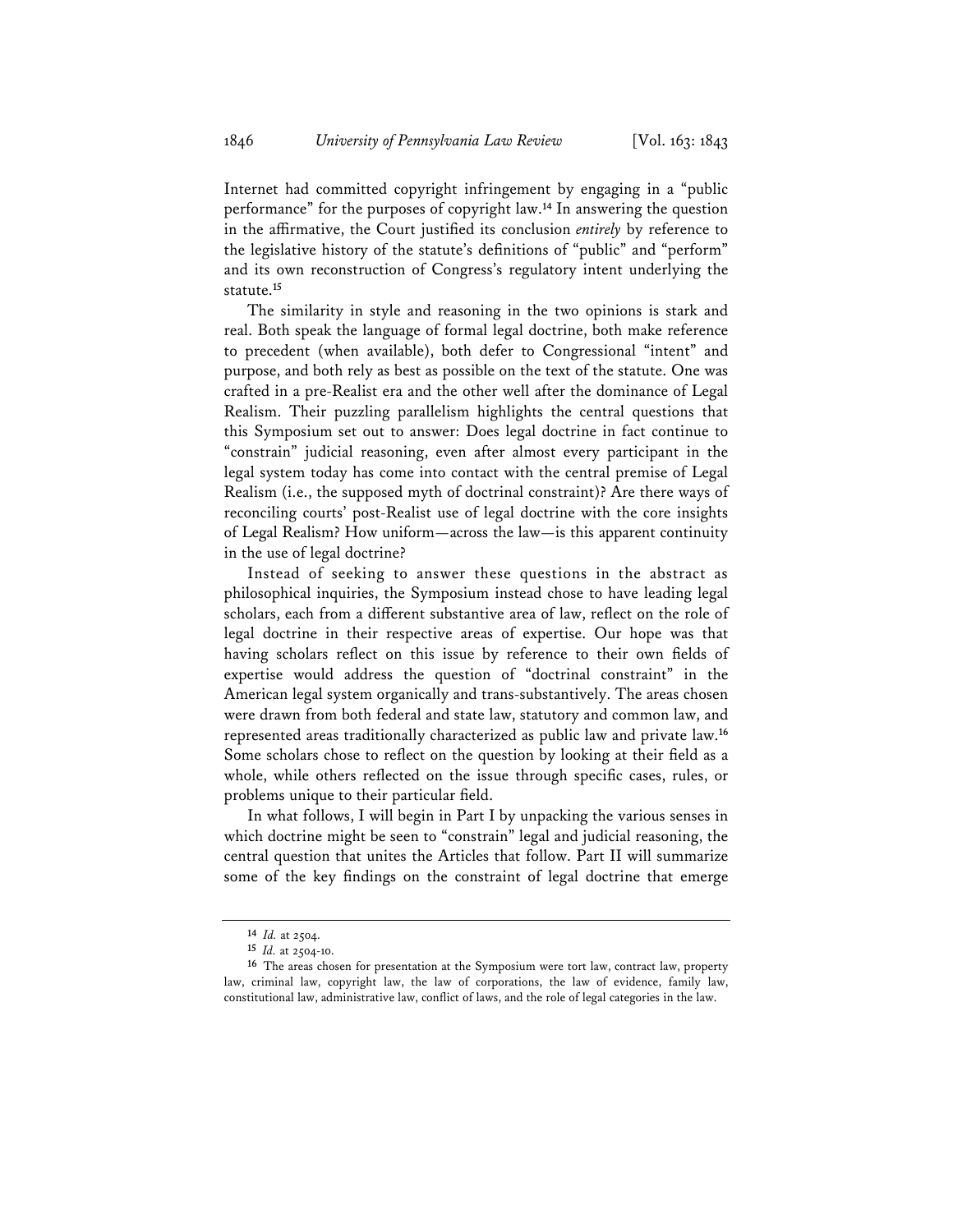from the Symposium contributions. Part III will then conclude by reminding readers of a now-forgotten, but nonetheless important, piece of scholarship published in this journal that addressed the very question of this Symposium eight decades ago, challenging the extreme version of the Legal Realist claim.

#### I. THE MULTIPLE CONSTRAINTS OF LEGAL DOCTRINE

What exactly does it mean for doctrine to "constrain" legal and judicial reasoning? Depending on how widely or narrowly one understands the notion of a *constraint*, the question becomes either profoundly controversial or singularly uninteresting. In the rest of this Part, I advance three analytically distinct conceptions of what it might mean for legal doctrine to constrain the reasoning employed by judges (and lawyers). The categories identified below admit of some overlap and are often hard to disaggregate in application. Yet, their analytical bases remain fundamentally distinct. Each of these conceptions also finds instantiation—in part, in whole, or in conjunction with others—in the individual articles that follow, though I will not venture to suggest which particular one is at play in each article.

#### A. *Mechanistic Constraint*

The first, and perhaps most extreme, form of constraint that legal reasoning by judges is sometimes accused of, entails the internalization of the belief that legal rules play a deductive role in adjudication, such that any given legal decision is fully determinable by an applicable rule. In this view, the direct application of a rule to the facts of a dispute is seen to yield a rationally determinate answer.**<sup>17</sup>** Legal reasoning is thus "constrained" by doctrine insofar as that doctrine dictates not just its own applicability, but also individual outcomes upon its actual application. This form of constraint earned the name "mechanical jurisprudence," and was used by the Legal Realists as a pejorative to describe classical legal thinking, that is, Legal Formalism.**<sup>18</sup>**

Few, if any, would suggest (or believe) that judges and other actors today feel constrained by legal doctrine in this extreme sense—that is, as

**<sup>17</sup>** *See* Leiter, *supra* note 8, at 111.

**<sup>18</sup>** *See* Roscoe Pound, *Mechanical Jurisprudence*, 8 COLUM. L. REV. 605 (1908); *see also* ANTHONY J. SEBOK, LEGAL POSITIVISM IN AMERICAN JURISPRUDENCE 78-79 (1998) (describing this usage and its origins).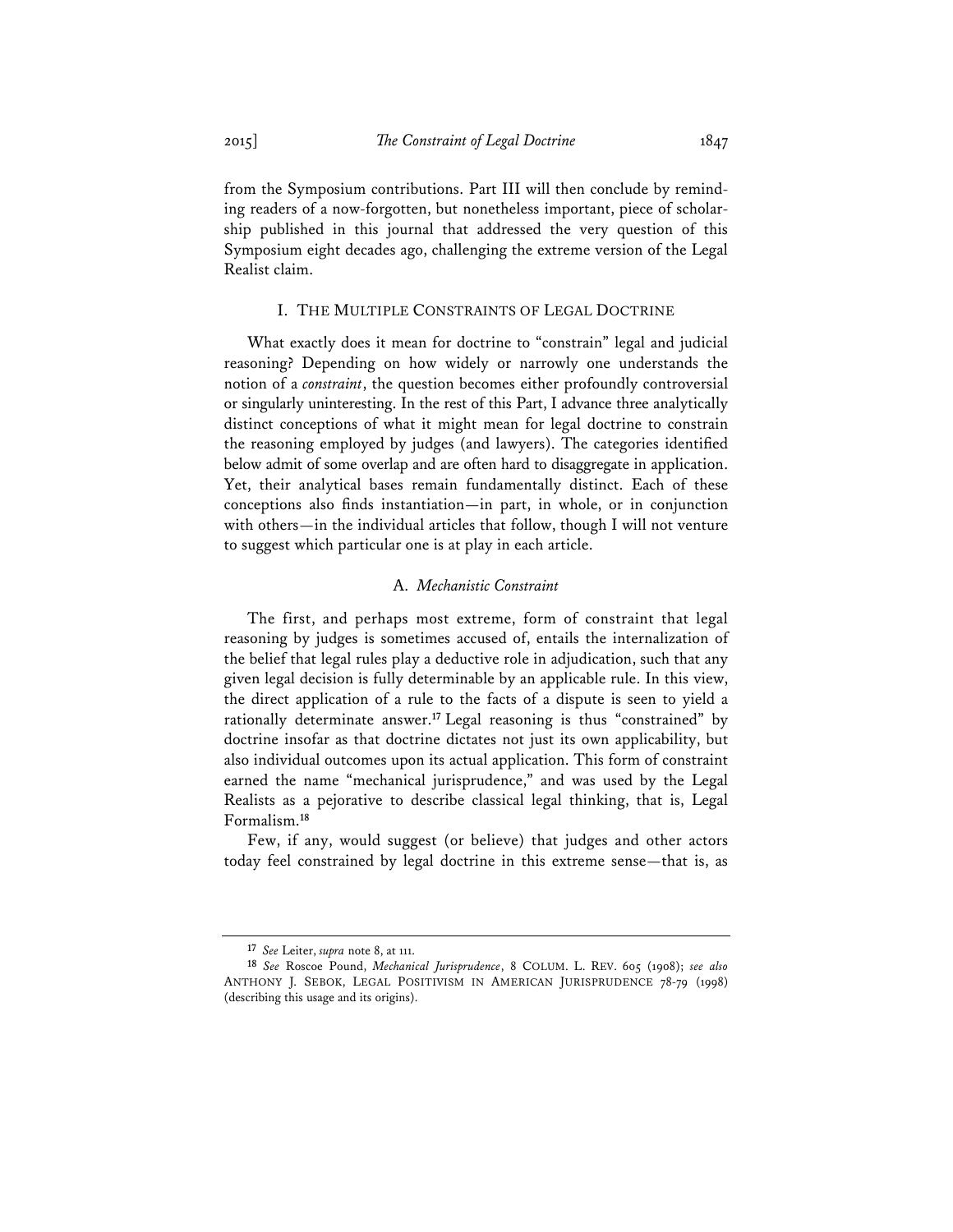"automaton[s]."**<sup>19</sup>** It presupposes a belief in both the autonomy of legal reasoning and in the obligatory nature of that autonomy. Indeed, as some have pointed out, this form of constraint is often a caricature rather than an accurate representation of how judicial decisionmaking in any real context actually works. Nonetheless, it represents an extreme and idealized understanding of doctrinal constraint that is often used as a foil to criticize judicial reasoning.

## B. *Structural Constraint*

A second way in which legal doctrine might constrain decisionmakers is by structuring the question in a way that renders certain aspects of the dispute/controversy at hand more or less salient than others, thereby emphasizing particular elements of the dispute during its resolution. Psychologists refer to this in other contexts as the "framing effect" that influences certain kinds of decisions. **<sup>20</sup>** One might thus consider legal doctrine to do the same, i.e., constrain the decision by framing the inquiry and analysis, in situations where it applies. Doctrine in this understanding constrains by directing attention towards certain aspects of the factual record, and rendering certain other elements of the dispute altogether irrelevant or secondary to the analysis. As one early scholar, identifying this framing function of doctrine for judges, put it, "[doctrine] supplies a structure for his thought to follow, [and] draws a sketch map for him of the way into and through a case."**<sup>21</sup>**

On occasion we see courts recognizing this constraint of framing, and consciously rejecting particular doctrinal categories during their analysis solely to avoid being limited by such a choice. Consider the New Jersey Supreme Court's refusal in the famed case of *State v. Shack* to analyze the problem before it using landlord–tenant law. **<sup>22</sup>** The court categorically observed that there was "no profit in trying to decide upon a conventional category and then forcing the present subject into it" since such an "approach would be artificial and distorting."**<sup>23</sup>** In this observation the court can be seen to suggest that a particular doctrinal category might constrain

**<sup>19</sup>** John Dickinson, *Legal Rules: Their Function in the Process of Decision*, 79 U. PA. L. REV. 833, 833 (1931) [hereinafter Dickinson, *Legal Rules*]. Dickinson traced this conception back to Montesquieu. *Id.* **<sup>20</sup>** *See, e.g.* Amos Tversky & Daniel Kahneman, *The Framing of Decisions and the Psychology of* 

*Choice*, 211 SCI. 453 (1981).

**<sup>21</sup>** Dickinson, *Legal Rules*, *supra* note 19, at 849.

**<sup>22</sup>** 277 A.2d 369, 374 (N.J. 1971).

**<sup>23</sup>** *Id.*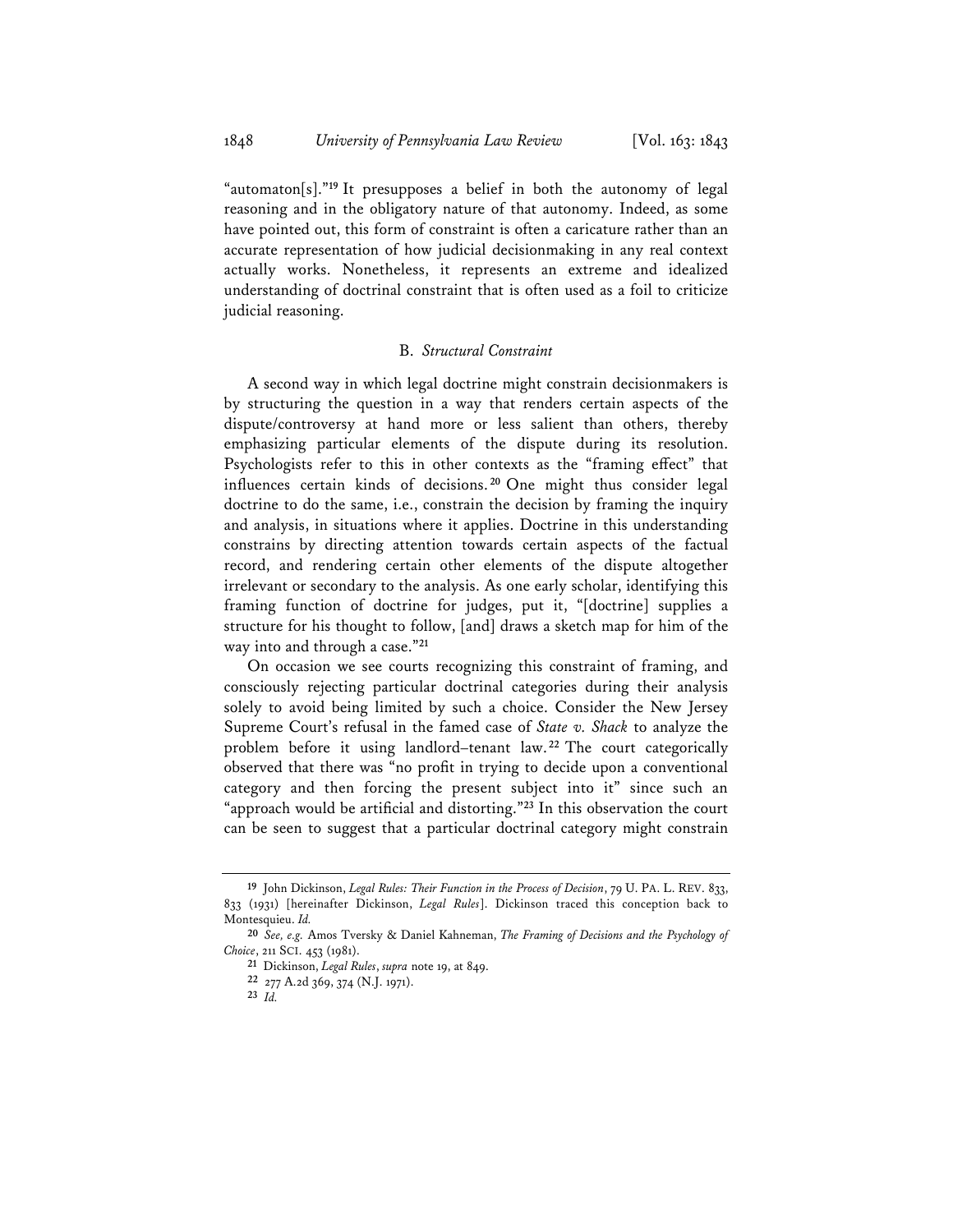its reasoning, by "forcing" it to approach the problem in a way demanded by that category.

Unlike the absolutist model of internalized deduction, the constraint of framing recognizes doctrine to legitimately constrain, but in a more limited manner. Additionally, it makes no supposition about the autonomy of the doctrine, or about the irrelevance of non-legal criteria. Indeed, it accepts the possibility (and on occasion embraces the idea) that the constraint of doctrine is motivated by normative considerations on which legal doctrines are superimposed (e.g., efficiency, or information costs).

### C. *Conventionalist Constraint (Versus Rationalization)*

A third important way in which doctrine might be seen to constrain judicial reasoning originates in the norms and practices of the legal community, the primary audience for a judge's opinions and orders. To the extent that judges are members of a community where their opinion writing is seen to require express reliance on the language of legal doctrine, judicial reasoning comes to be constrained by those practices, and in the process, legal doctrine. In this understanding, the constraint comes less from doctrine itself and more from the norms surrounding its use within the relevant community.**<sup>24</sup>** If it is indeed the case that the community of lawyers and judges articulate their reasoning in a particular way,**<sup>25</sup>** judges might thus actually reach a decision based on criteria other than legal doctrine, but then feel compelled to adhere to the conventions of opinion writing and present their decision in the language of doctrine.**<sup>26</sup>** Legal doctrine then—through its surrounding conventions—becomes a constraint. The conventionalist constraint is thus in large part a "stylistic" constraint, where adherence to a particular style in the expression of legal reasoning is seen as obligatory.

To the Legal Realists, of course, the existence of such conventions was hardly a constraint. To many of them, most notably Felix Cohen and

**<sup>24</sup>** For an excellent account of such conventions, see Richard A. Posner, *Judges' Writing Styles (And Do They Matter?)*, 62 U. CHI. L. REV. 1421 (1995). Posner characterizes the account of judicial opinion writing that exhibits the constraint described above as the "pure" style of opinion writing. *Id.* at 1429. He notes that in this style, opinions "conform<sup>[]</sup> closely to professional expectations about the structure and style of a judicial opinion" and that the style uses "technical legal terms without translation into everyday English, quotes heavily from previous judicial opinions, [and] complies scrupulously with whatever are the current conventions of citation form." *Id.* **<sup>25</sup>** For a useful exploration of whether lawyers think and reason differently from others, see

Nathan Isaacs, *How Lawyers Think*, 23 COLUM. L. REV. 555 (1923).

**<sup>26</sup>** *See* Posner, *supra* note 24, at 1431 (noting how adherence to the conventions of "pure" opinion writing plays a persuasive role in legitimizing the decision and conforms to audience expectation).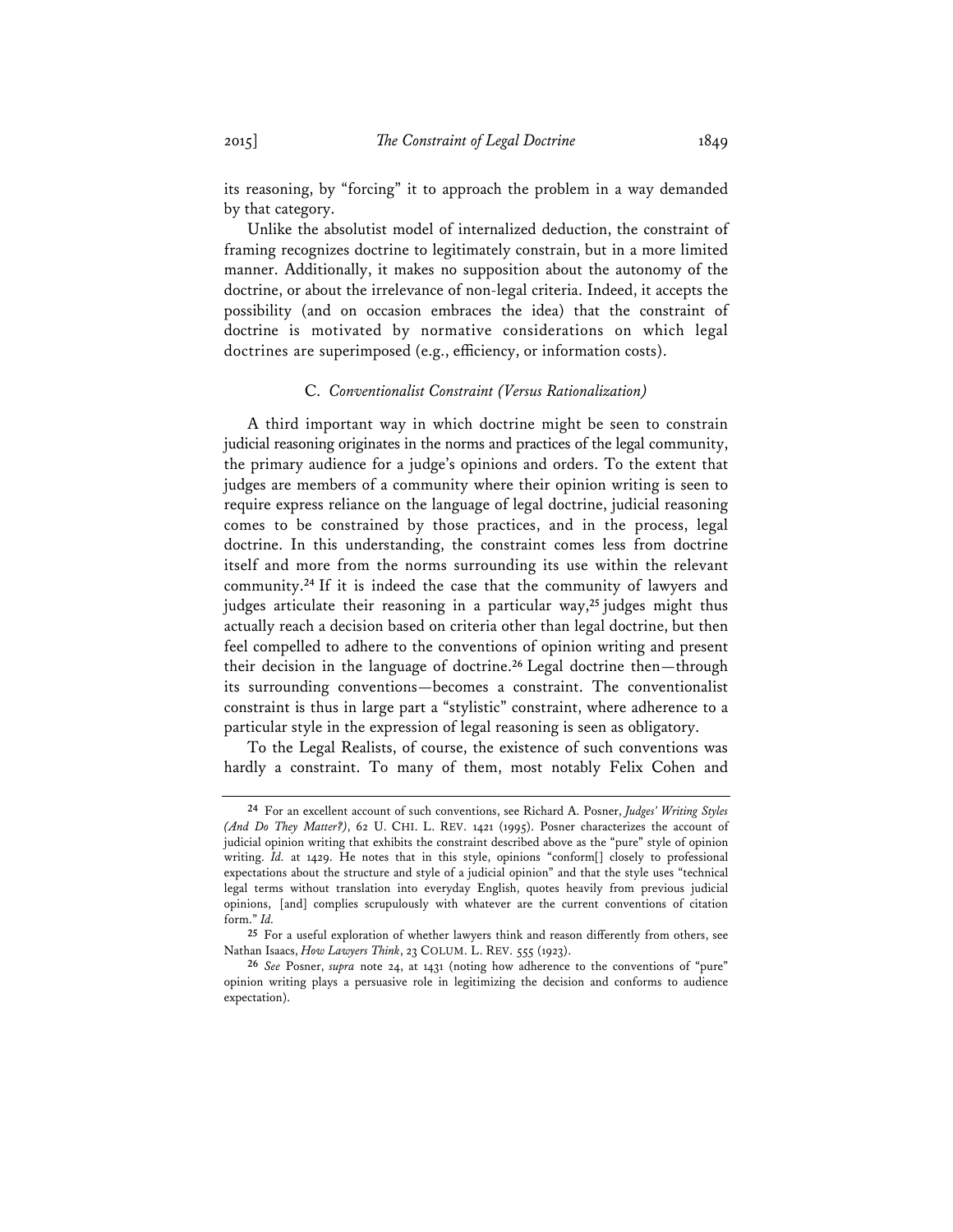Jerome Frank, the process of articulating a judicial opinion in the language of legal doctrine when the actual reasoning of the judge originated independently of the doctrine, i.e., in extra-doctrinal considerations, was indeed the basic problem.**<sup>27</sup>** The process was instead to them nothing more than formal ex post "rationalization," where doctrine enabled judges to "conceal" the real reasons for the decision.**<sup>28</sup>** Cohen thus observed that in such judicial rationalization the doctrinal "grounds of decision often represent nothing more objective than a resolution to use sanctified words wherever specified results are dictated by undisclosed determinants."**<sup>29</sup>**

The difference between the constraint of convention and "rationalization" is subtle yet analytically important for our purposes. In the former, the constraint is real in the sense of obligating courts to speak the formal language of legal doctrine in order to legitimate their opinions and maintain systemic continuity with other participants (i.e., other courts, superior courts, lawyers); whereas in the latter, the constraint is artificial and entirely a trope that is set up to justify the court's exclusive reliance on doctrine, which in turn masks the true grounds of decision. Determining when a court relies on one or the other is often a complex empirical question that is hard to answer in any individual case.

\* \* \*

The multiple senses in which legal doctrine can be understood to "constrain" judicial reasoning thus serve to complicate the question of whether courts are indeed so constrained today, despite the influence of Legal Realism. There is, of course, the further issue of whether such constraints—even if shown to exist as an empirical matter—serve important systemic and institutional purposes (such as the maintenance of a separation of powers) that render their real or artificial nature somewhat secondary. The articles in this issue grapple with these dimensions of doctrinal constraint as well, as they relate to the individual substantive areas under investigation.

**<sup>27</sup>** *See* FELIX S. COHEN, ETHICAL SYSTEMS AND LEGAL IDEALS 237 (1959); FRANK, *supra*, note 7, at 130 ("[O]ne of their chief uses is to enable the judges to give formal justifications . . . of the conclusions at which they otherwise arrive.").

**<sup>28</sup>** COHEN, *supra* note 27, at 238; FRANK, *supra* note 7, at 130.

**<sup>29</sup>** COHEN, *supra* note 27, at 237.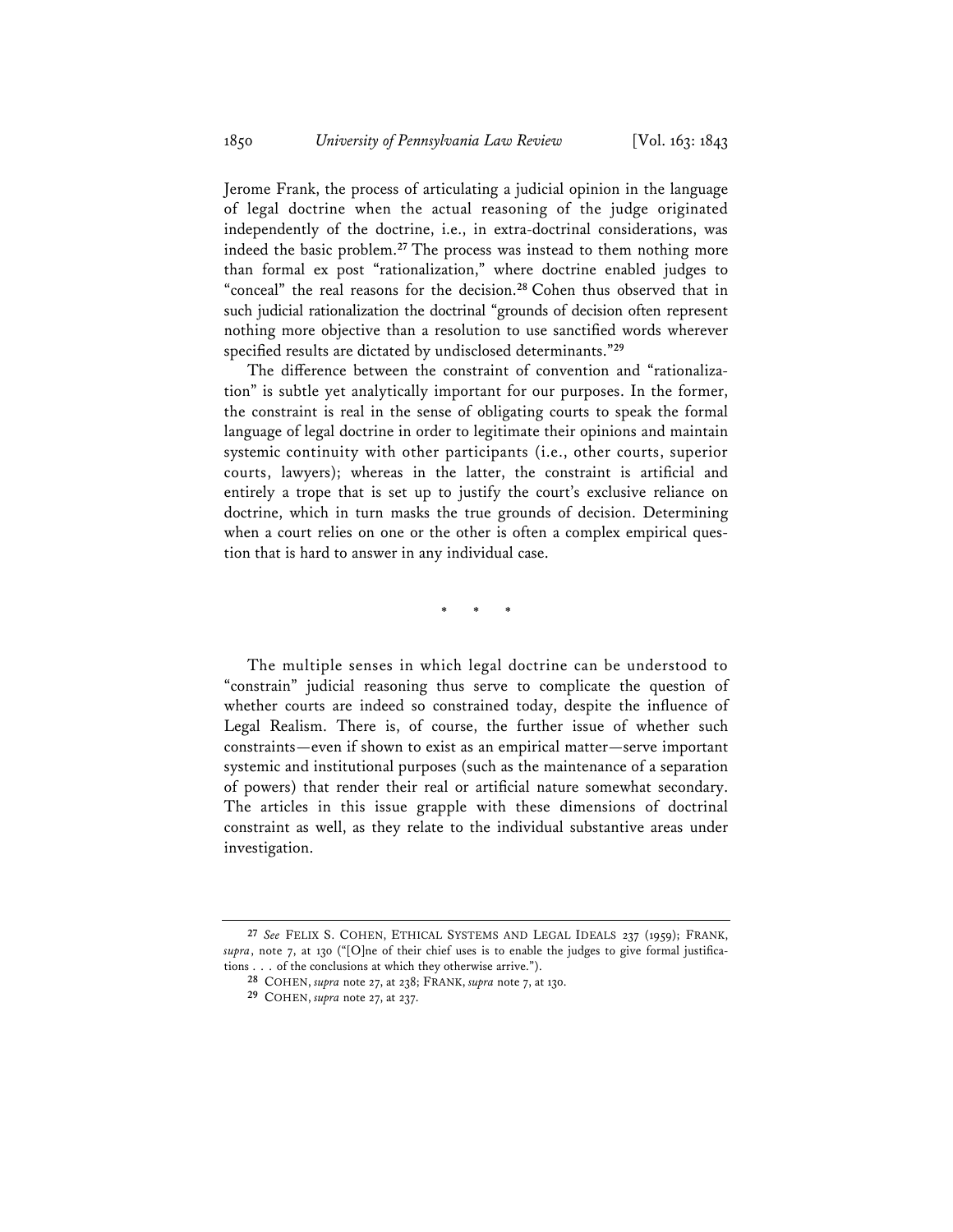#### II. THE CONSTRAINT OF LEGAL DOCTRINE IN DIFFERENT AREAS OF THE LAW

As noted previously, each of the articles in this issue examines the question of doctrinal constraint within a particular area of the law, in an effort to shed light on the overall role of legal doctrine today within the world of legal and judicial reasoning. Not surprisingly, each approaches the question somewhat differently. The overwhelming conclusion that the contributions point to may seem somewhat unexceptional: legal doctrine remains an important constraining force on legal and judicial reasoning today. What the contributions additionally highlight, though, is how different substantive areas have internalized the idea of constraint into their everyday functioning.

As a purely empirical matter, there appears to be hardly any substantive area of law that has managed to distance itself altogether (or even significantly) from relying on legal rules and principles in its approach to reasoning. The challenge, of course, is determining why this constraint continues to exist, even after the rule- and doctrine-skepticism of Legal Realism. As Brian Leiter's contribution in this issue argues, not only was this to be expected, but it was also in keeping with the fundamental premise of Legal Realism.**<sup>30</sup>** Since legal doctrine is little more than a crystallization of a particular set of normative standards in an area, and the Realists acknowledged that judges decide cases by reference to normative criteria, it was in some ways inevitable that doctrine would remain an aspect of legal reasoning even in a post–Legal Realist landscape.**<sup>31</sup>** To Leiter, the contemporary importance of doctrine—reformed to bring it closer to the real normative criteria *actually* used by courts—represents the success, rather than the failure, of Legal Realism.**<sup>32</sup>**

Hanoch Dagan's contribution focuses on the role of doctrinal categories in the law, and their compatibility with the core lessons of Legal Realism.**<sup>33</sup>** Unlike others, however, Dagan offers a reconstructed version of Legal Realism that builds on his prior work. In his account, Legal Realism, when so "charitably interpreted," sees the need for doctrinal categories so long as they do not assume a life of their own and exhaust the domain of legal reasoning.**<sup>34</sup>** Doctrine—and doctrinal categories—are, to Dagan, compo-

**<sup>30</sup>** Brian Leiter, *Legal Realism and Legal Doctrine*, 163 U. PA. L. REV. 1975, 1975 (2015). **<sup>31</sup>** *Id.* at 1983-84.

**<sup>32</sup>** *Id*. **33** Hanoch Dagan, *Doctrinal Categories, Legal Realism, and the Rule of Law*, 163 U. PA. L. REV. 1889, 1890 (2015).

**<sup>34</sup>** *Id.*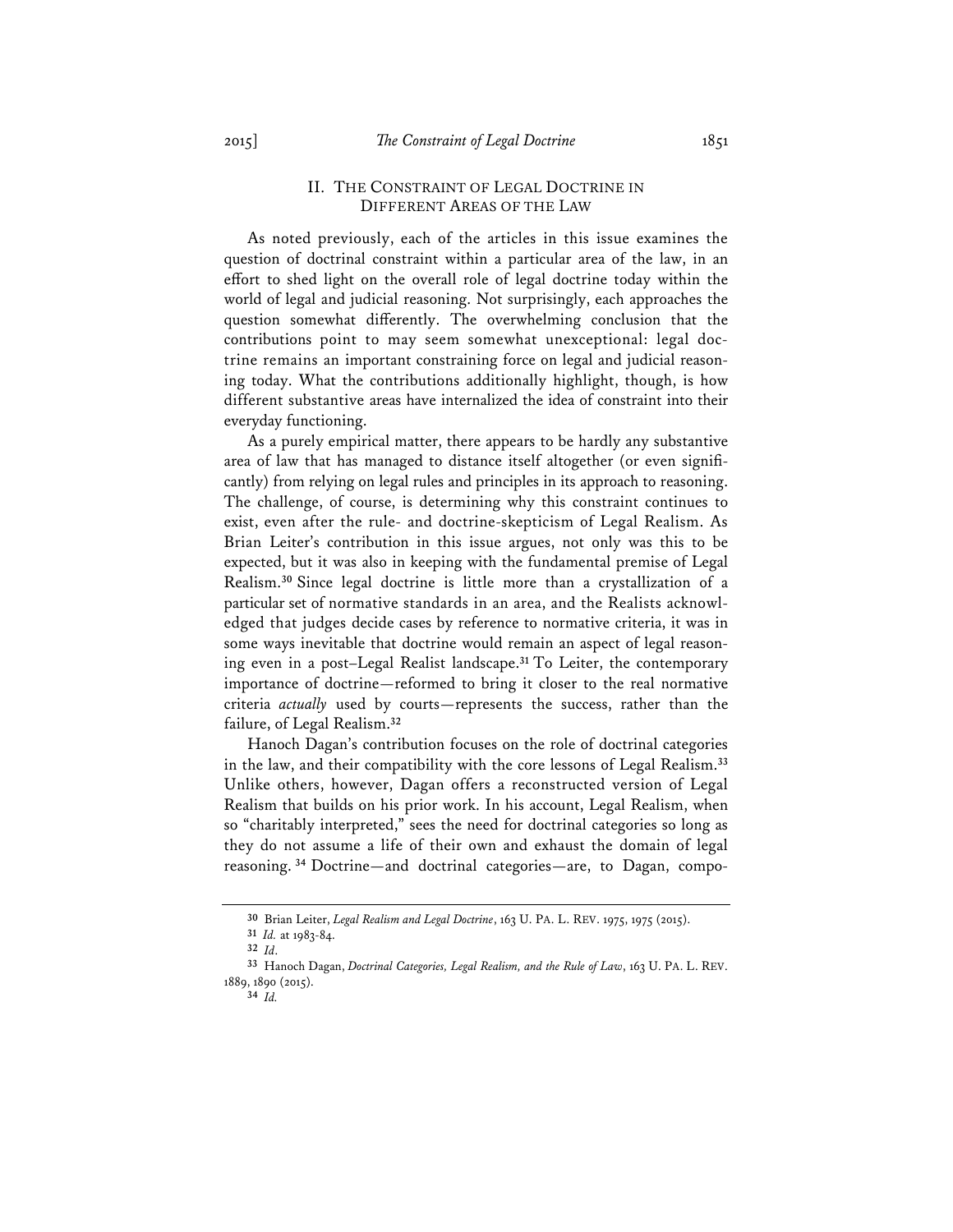nents of the lawyer's craft, which Realism sees as critical.**<sup>35</sup>** Dagan therefore suggests that once Legal Realism is reconstructed in this manner, the "puzzle" of contemporary doctrinal dominance despite the influence of Realism disappears altogether, since doctrine comes to be seen as one important—though not the only—component of legal decisionmaking in the Realist universe. In this respect, his conclusion is similar to Leiter's.**<sup>36</sup>**

Whether or not Legal Realism ever set out to eliminate *any* and all reliance on doctrine, Celia Fassberg's fascinating account of the "conflict of laws revolution" that was spearheaded by Legal Realists shows us precisely why such a wholesale abandonment (of legal doctrine) may have been wrong-headed from its very conception.**<sup>37</sup>** Fassberg shows how conflict of law scholarship and law reform initiatives in the mid-twentieth century attempted to distance legal reasoning from formal blackletter doctrine and conceptual thinking, in an effort to focus on the real normative and strategic considerations that were at play in courts' decisions.**<sup>38</sup>** The result, as Fassberg points out, was complete disarray, eventually resulting in a return to more structured doctrinal mechanisms.**<sup>39</sup>** Fassberg places the primary blame for this on the Legal Realist critique of doctrine, but cautions that conflict of laws as an area might be an outlier given its peculiar relationship to Legal Realism, and its trans-substantive dimension. Modern trends in the area, she notes, seem to be translating the basic lessons of Realism into a doctrinal approach, again recognizing the inevitability (and importance) of legal doctrine that itself better represents the issues and values at stake.**<sup>40</sup>**

Doctrine continues to play a critical role in the three primary areas of the common law: property, tort, and contract. In Henry Smith's account, property law today remains heavily doctrinal primarily because of its basic structure as a "system" that seeks to manage the informational problems that flow from the law's need to regulate complex interactions between an indeterminate number of individuals and discrete resources.**<sup>41</sup>** Smith points out that despite Legal Realism–inspired claims about the "disintegration" of property and its fragmentation into an elusive "bundle of rights,"

**<sup>35</sup>** *Id.*

**<sup>36</sup>** Leiter, *supra* note 30, at 1983-84.

**<sup>37</sup>** Celia Wasserstein Fassberg, *Realism and Revolution in Conflict of Laws: In with a Bang and Out with a Whimper*, 163 U. PA. L. REV. 1919, 1941 (2015).

**<sup>38</sup>** *Id.* at 1923-32.

**<sup>39</sup>** *Id.* at 1938-40.

**<sup>40</sup>** *Id.* at 1941-44. **41** Henry E. Smith, *The Persistence of System in Property Law*, 163 U. PA. L. REV. 2055, 2057  $(2015).$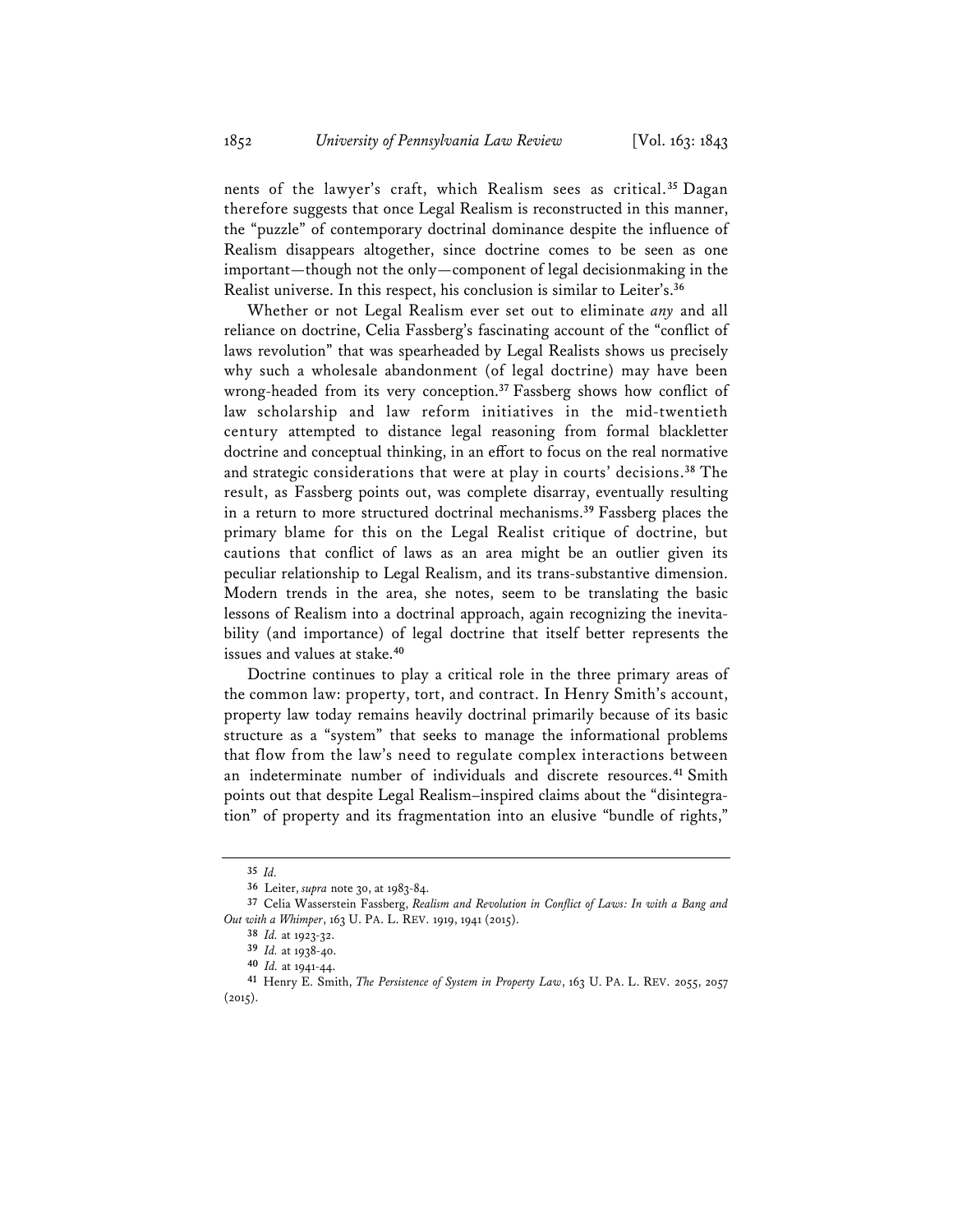the system of property law remains reliant on the basic architecture of its doctrinal devices, with the influence of Legal Realism having been felt only on the very peripheries of the system.**<sup>42</sup>**

Ben Zipursky examines the role of doctrine in tort law by focusing on the legal concept of "reasonableness" and its use in negligence cases.**<sup>43</sup>** According to Zipursky, the concept of reasonableness has a definitive meaning within tort law, one that economic accounts (or indeed the Hand Formula) fail to capture. It involves focusing factfinders' attention on a particular kind of person for their analysis, which derives from the reality that negligence law is built on the existence of duties of care that members of society owe each other in their everyday life.**<sup>44</sup>** The doctrinal concept, he argues, captures a basic normative intuition about the role of tort law and its overall structure. In Zipursky's account, negligence law can fruitfully continue to rely on the concept of reasonableness for both normative and structural reasons, without at the same time requiring an acceptance of its mechanistic role in legal reasoning.**<sup>45</sup>** Reasonableness remains a robust doctrinal part of tort law, with a definitive meaning.

In her discussion of contract law, Tess Wilkinson-Ryan captures a different dimension of the law's reliance on doctrine, namely, its influence on people's intuitions about what contract law requires of them. **<sup>46</sup>** While recognizing that contract law continues to rely on a host of formal rules (e.g., consideration) in different contexts, she argues that consumers extrapolate from these legal rules to draw conclusions about the working of contract law in contexts where the law's own provision of flexibility and protection might enable them to do otherwise.**<sup>47</sup>** She thus identifies an additional constraining effect of legal doctrine, namely, its role in shaping (mis)perceptions about the obligatory requirements of the law.**<sup>48</sup>**

A natural and well-known corollary to the question of doctrinal constraint is what some scholars refer to as the "indeterminacy thesis," the belief that legal doctrine cannot provide determinate outcomes in individual cases, that additional extra-legal considerations are required, and that legal

**<sup>42</sup>** *Id.* at 2059-2061, 2067-74.

**<sup>43</sup>** Benjamin C. Zipursky, *Reasonableness In and Out of Negligence Law*, 163 U. PA. L. REV.

<sup>2131, 2135 (2015).</sup> **<sup>44</sup>** *Id.* at 260-65, 268-69.

**<sup>45</sup>** *Id.* at 2170.

**<sup>46</sup>** Tess Wilkinson-Ryan, *Intuitive Formalism in Contract*, 163 U. PA. L. REV. 2109, 2110-11 (2015).

**<sup>47</sup>** *Id.* at 2126.

**<sup>48</sup>** *Id.* at 2127-28.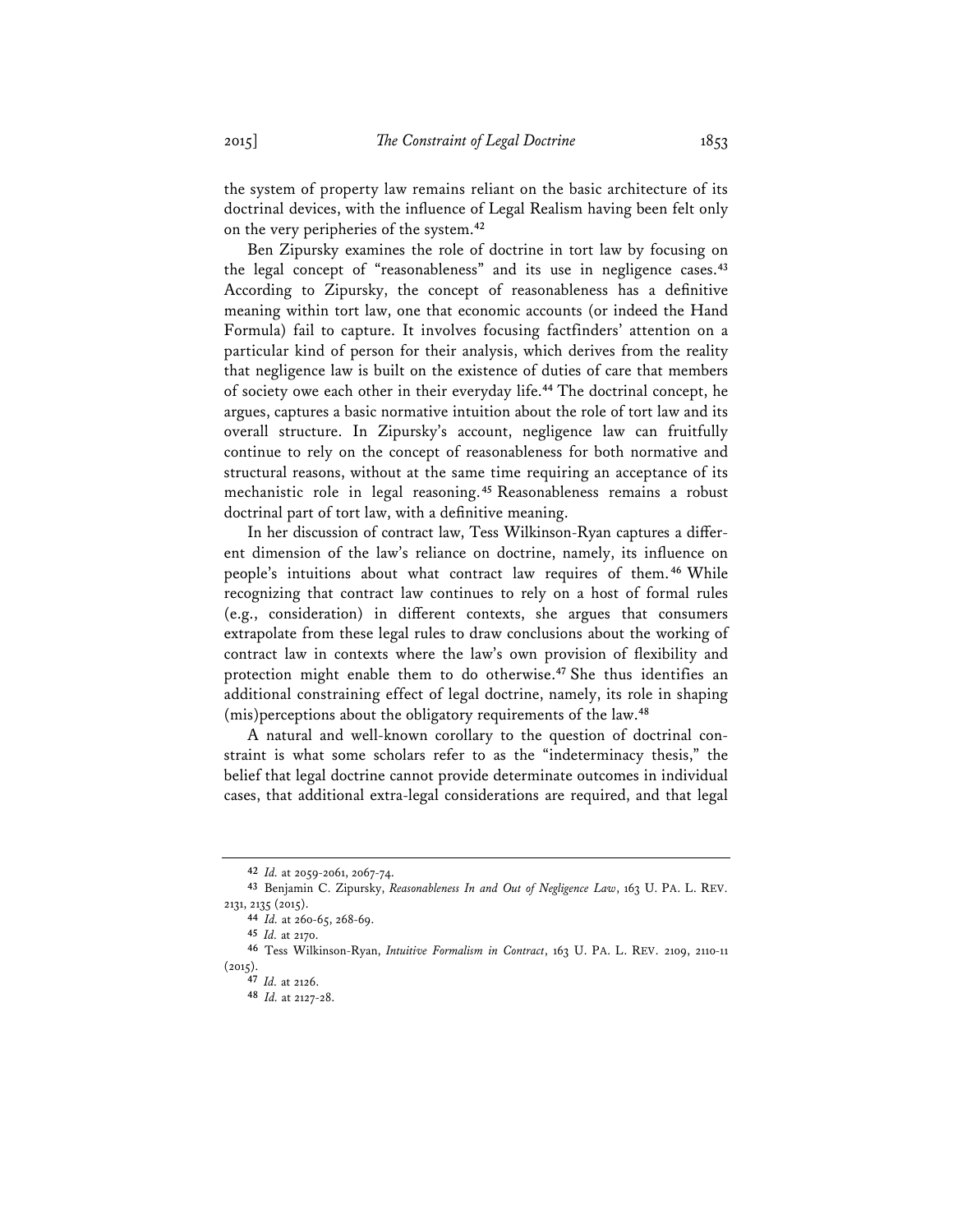doctrine is little more than window dressing.**<sup>49</sup>** Leo Katz examines the applicability of the indeterminacy thesis within criminal law, offering nine different perspectives from which one might resolve, attenuate, or unwittingly exacerbate the problem.**<sup>50</sup>** In acknowledging that it remains a "really hard problem," Katz seemingly admits that legal doctrine does not operate as a complete constraint.**<sup>51</sup>** All the same, by suggesting ways in which the problems of indeterminacy can be minimized, he seems to suggest that doctrine does indeed operate as a constraint in very many situations, even if it doesn't do so perfectly.

When we move away from basic areas of the law to the more specialized and statute-laden ones, the issue of doctrinal constraint becomes more complex. Here, unlike in other domains, questions of institutional role, separation of powers, and inter-governmental (i.e., federal–state, and interbranch) coordination become intertwined with doctrinal considerations within the domain of legal reasoning. Yet, here too we see doctrine constraining both the form and content of judicial reasoning.

Melissa Murray examines this question within family law by looking at recent judicial interpretations of the Uniform Parentage Act (UPA) within the state of California.**<sup>52</sup>** Analyzing how courts have attempted to rely on the blackletter rules of the Act when presented with novel family arrangements and disputes, Murray concludes that doctrine certainly matters in this domain, and does indeed operate as a constraint.**<sup>53</sup>** Yet, she argues that legal doctrine encapsulates more than just rules, cases, and regulation, but instead extends to certain ideals and principles that inform the interpretation and application of the rules and regulations. **<sup>54</sup>** In this regard, she echoes arguments famously made by Ronald Dworkin in his account of how "principles" inform the application of legal doctrine in hard cases, and thus enable courts to work within the parameters of the law in their decisionmaking.**<sup>55</sup>**

Gideon Parchomovsky and I show how the Supreme Court creates law within the interstices of the federal copyright statute by identifying obvious

**<sup>49</sup>** For an overview of the indeterminacy problem in legal analysis, see generally Lawrence B. Solum, *On the Indeterminacy Crisis: Critiquing Critical Dogma*, 54 U. CHI. L. REV. 462 (1987).

**<sup>50</sup>** Leo Katz, *Nine Takes on Indeterminacy, with Special Emphasis on the Criminal Law*, 163 U. PA. L. REV. 1945, 1951 (2015).

**<sup>51</sup>** *Id.* at 1973.

**<sup>52</sup>** Melissa Murray, *Family Law's Doctrines*, 163 U. PA. L. REV. 1985,1989 (2015).

**<sup>53</sup>** *Id.* at 2012-17.

**<sup>54</sup>** *Id.* at 2017-18.

**<sup>55</sup>** RONALD DWORKIN, TAKING RIGHTS SERIOUSLY 38 (1977).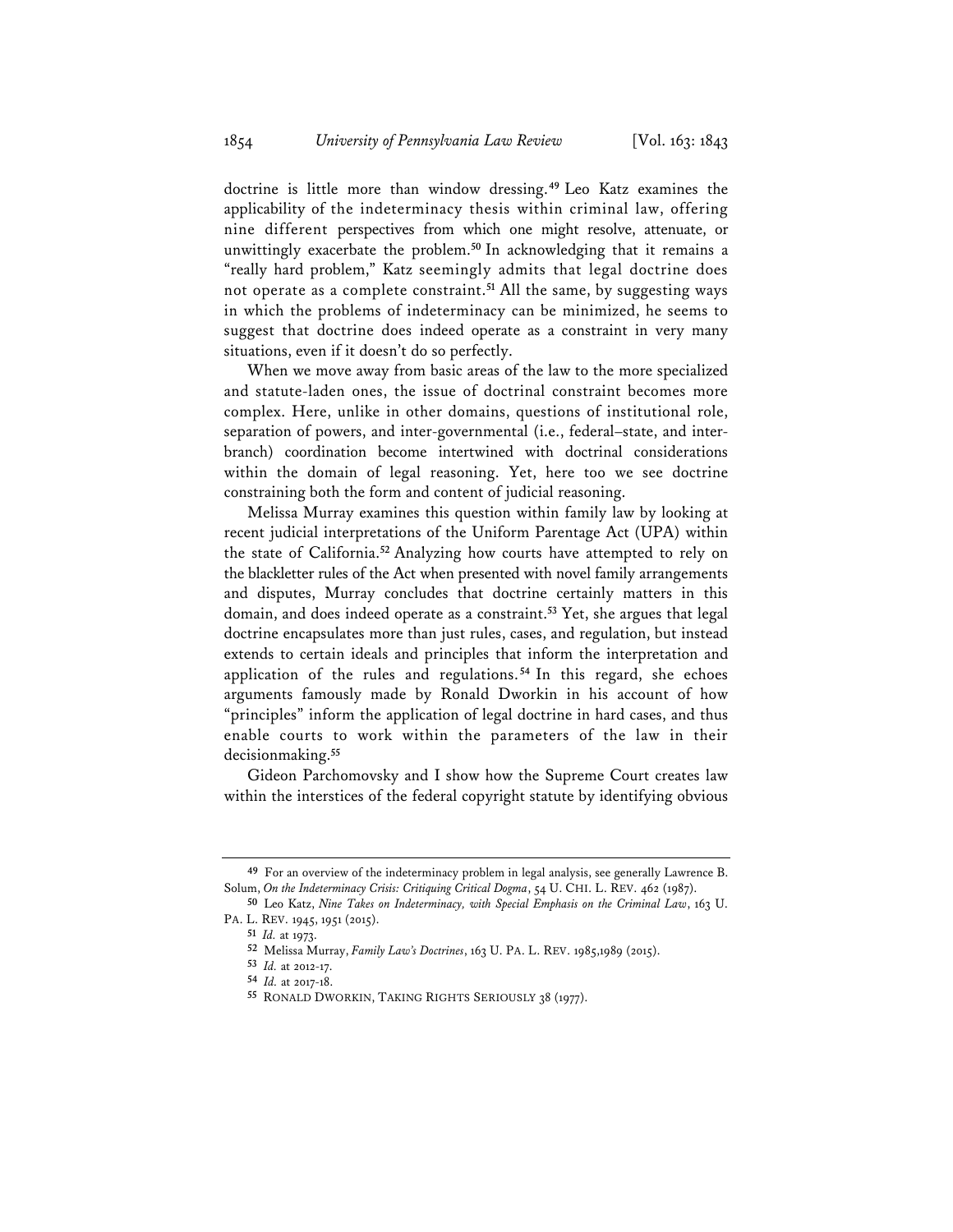indeterminacies in the application of the statute's primary directives.**<sup>56</sup>** In so doing, we argue, the Court appears to be following an age-old approach to judicial lawmaking, referred to as the process of determining the "equity" of the statute. By adopting this approach, the Court's jurisprudence accepts the indeterminacy critique of pure textualism, but at the same time shows fidelity to the constraint of core legislative ideals and principles that it discerns from the structure of the statute.**<sup>57</sup>** Much like Murray's point in family law, we argue that copyright doctrine—as revealed in the Court's jurisprudence under the 1976 Copyright Act—extends to certain basic principles and ideals that it sees as integral to the working of the copyright system, that is, the "equity" of the copyright statute so to speak.**<sup>58</sup>** The Court draws these principles from prior case law, the Constitution, or at times from its own intuitions; and at all times emphasizes that these principles constrain its decisionmaking.

Moving to a third specialized area, the law of corporations, Edward Rock approaches the question of doctrinal constraint through a uniquely comparative lens.**<sup>59</sup>** To examine the question of doctrinal constraint Rock takes two important corporate law issues—controlling shareholder freezeouts and bondholder exit consents—and within those issues contrasts the approaches of English and American courts.**<sup>60</sup>** American judicial reasoning is commonly believed to have internalized the lessons of Legal Realism, whereas English judicial thinking is taken to represent the vestiges of Legal Formalism. Upon undertaking this fascinating comparison, Rock concludes that while judges in both legal systems arrive at more or less similar solutions to the problems that they identify, their "styles of decisionmaking are strikingly different."**<sup>61</sup>** American (i.e., Delaware) judges appear to tackle the policy and economic issues at stake directly as part of their reasoning, whereas English judges do so from *within* the language of case law and the traditional sources of legal reasoning. While Rock is circumspect about whether the difference actually affects outcomes in cases, he concludes that one of the effects of Legal Realism on reasoning in this domain may have been its relaxation of the stylistic (or formal) constraints

**<sup>56</sup>** Shyamkrishna Balganesh & Gideon Parchomovsky, *Equity's Unstated Domain: The Role of Equity in Shaping Copyright Law*, 163 U. PA. L. REV. 1859, 1865, 1871-72 (2015).

**<sup>57</sup>** *Id.* at 1887.

**<sup>58</sup>** *Id.* at 1888.

**<sup>59</sup>** Edward B. Rock, *Corporate Law Doctrine and the Legacy of American Legal Realism*, 163 U. PA. L. REV. 2019, 2029 (2015).

**<sup>60</sup>** *Id.* at 2029-48.

**<sup>61</sup>** *Id.* at 2048-49.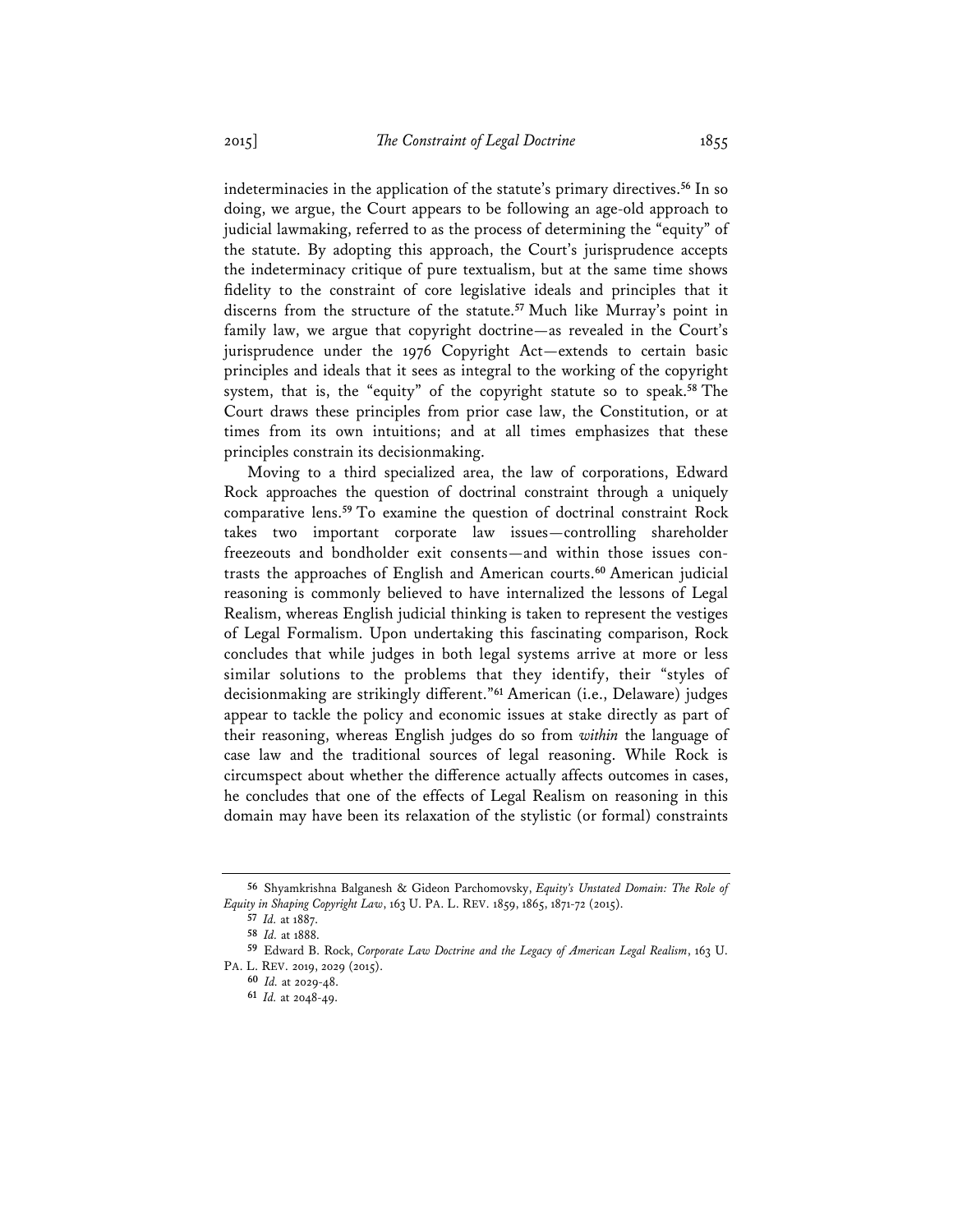of legal doctrine, which has enabled lawyers and judges to focus more directly on the normative considerations at stake.**<sup>62</sup>**

Alex Stein's contribution to the Symposium looks at the role of doctrine within the law of evidence, an area that is at once both trans-substantive and of relevance to a variety of public law and private law areas.**<sup>63</sup>** Critiquing versions of "antidoctrinalism" that are seen in the work of some scholars, Stein argues that evidence law is characterized by several "organizing principles" that draw on, and integrate, ideas from economics, morality and epistemology.**<sup>64</sup>** These organizing principles are in turn a central component of evidence law doctrine that courts and litigants apply to individual cases. Stein shows that evidence law (and jurisprudence) is incapable of being comprehended without appreciating the crucial role of these organizing principles in balancing the area's incommensurable normative considerations, in turn reifying the centrality of legal doctrine to the area and the fundamentally "legal" nature of evidence discourse.**<sup>65</sup>**

\* \* \*

What then do we take away from the reality that (a) doctrine remains an important component of legal reasoning in just about every area of the law, and (b) that its role and importance vary from one area to another? I think there are three tentative analytical lessons that may be drawn from these contributions.

First, doctrine performs a variety of different roles within the domain of legal reasoning, ranging from providing actors with an independent normative basis for their decisionmaking, to allowing different institutional actors within a system to maintain their political legitimacy vis-à-vis each other, and in the minds of the lay public. Each of these roles "constrains" reasoning in important, but distinct ways. The constraint of doctrine is thus necessarily pluralist.

Second, the sources of legal doctrine—that collectively constrain legal reasoning—vary from one substantive area to another, and from one institutional actor to another. Acknowledging the constraining effect of doctrine has thus meant that courts and litigants today seek to expand the

**<sup>62</sup>** *Id.* at 2052-53.

**<sup>63</sup>** Alex Stein, *The New Doctrinalism: Implications for Evidence Theory*, 163 U. PA. L. REV. 2085, 2086 (2015).

**<sup>64</sup>** *Id.* at 2088-96.

**<sup>65</sup>** *Id.* at 2095.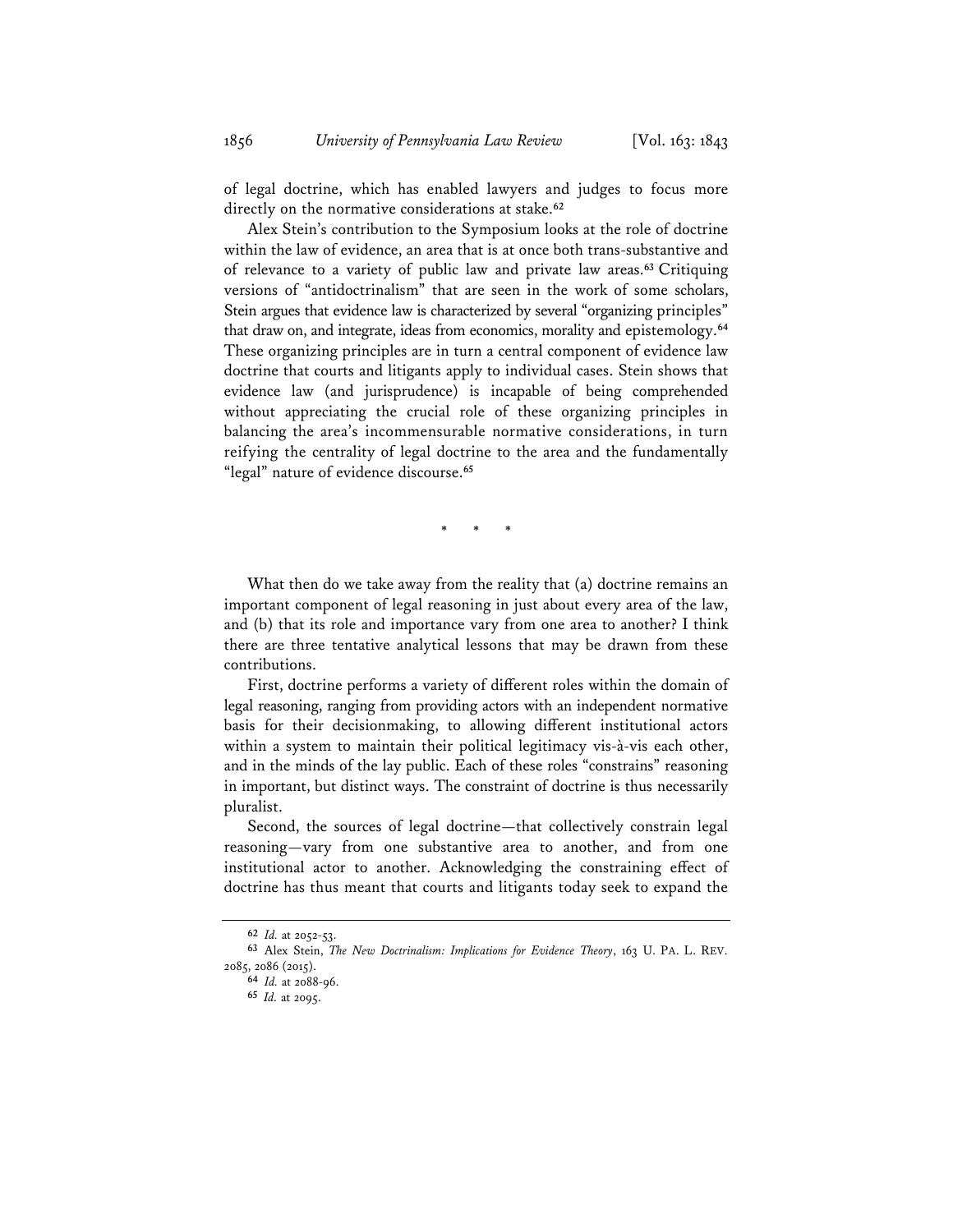source and content of legal doctrine as part of their reasoning, rather than treat the new considerations that demand their attention as being purely "extra-doctrinal." The most common technique in this regard appears to be a ready recourse to background "principles" that inform and animate the textual or formal content of rules and regulations.

Third, while Legal Realism may not have eliminated all reliance on doctrine (and it is of course questionable whether this was ever its motivation), it has nonetheless had a discernible impact on our understanding of doctrine in the U.S. legal system. Doctrine is today seen as important, not for its own sake, but because of its connection to normative criteria that are deemed independently worthwhile for the law to adopt. In this sense, Legal Realism has succeeded in moving the inquiry from one rooted in the "science of law" to one striving to develop "science about law," as Thurman Arnold famously put it.**<sup>66</sup>** Legal doctrine is today seen as rooted in ideals from economics, moral philosophy, sociology, behavioral psychology, and political science in a way that has produced an equilibrium where doctrinal and non-doctrinal considerations are treated as equally important for a fuller understanding of the law. It is perhaps this equilibrium that we may appropriately identify as the "New Doctrinalism" of the American legal thinking.

#### III. JOHN DICKINSON ON THE CONSTRAINT OF LEGAL RULES

It is particularly fitting that this Symposium on the role of legal doctrine in legal reasoning is being published in the *University of Pennsylvania Law Review*. In addition to being the site of some of the most trenchant (and often times acrimonious) debates about Legal Realism,**<sup>67</sup>** the journal was also the site of one of the earliest systematic explorations of this very topic during the heyday of Legal Realism, conducted by a former member of the University of Pennsylvania Law School faculty, John Dickinson.**<sup>68</sup>** Dickinson was trained as a political scientist and lawyer, and spent a good deal of his scholarly attention exposing the inadequacies of extreme Legal Realism.**<sup>69</sup>** In an article titled *Legal Rules: Their Function in the Process of Decision*, **<sup>70</sup>** he

**<sup>66</sup>** *See* Thurman W. Arnold, *Institute Priests and Yale Observers—A Reply to Dean Goodrich*, 84 U. PA. L. REV. 811, 813 (1936).

**<sup>67</sup>** *See, e.g.*, *id.*; Fuller, *supra* note 7, at 429; Herbert F. Goodrich, *Institute Bards and Yale Reviewers*, 84 U. PA. L. REV. 449 (1936).

**<sup>68</sup>** Dickinson, *Legal Rules*, *supra* note 19.

**<sup>69</sup>** *See, e.g.*, John Dickinson, *The Law Behind Law*, 29 COLUM. L. REV. 113 (1929); John Dickinson, *Legal Rules: Their Application and Elaboration*, 79 U. PA. L. REV. 1052 (1931); John Dickinson, *The Problem of the Unprovided Case*, 81 U. PA. L. REV. 115 (1932).

**<sup>70</sup>** Dickinson, *Legal Rules*, *supra* note 19.